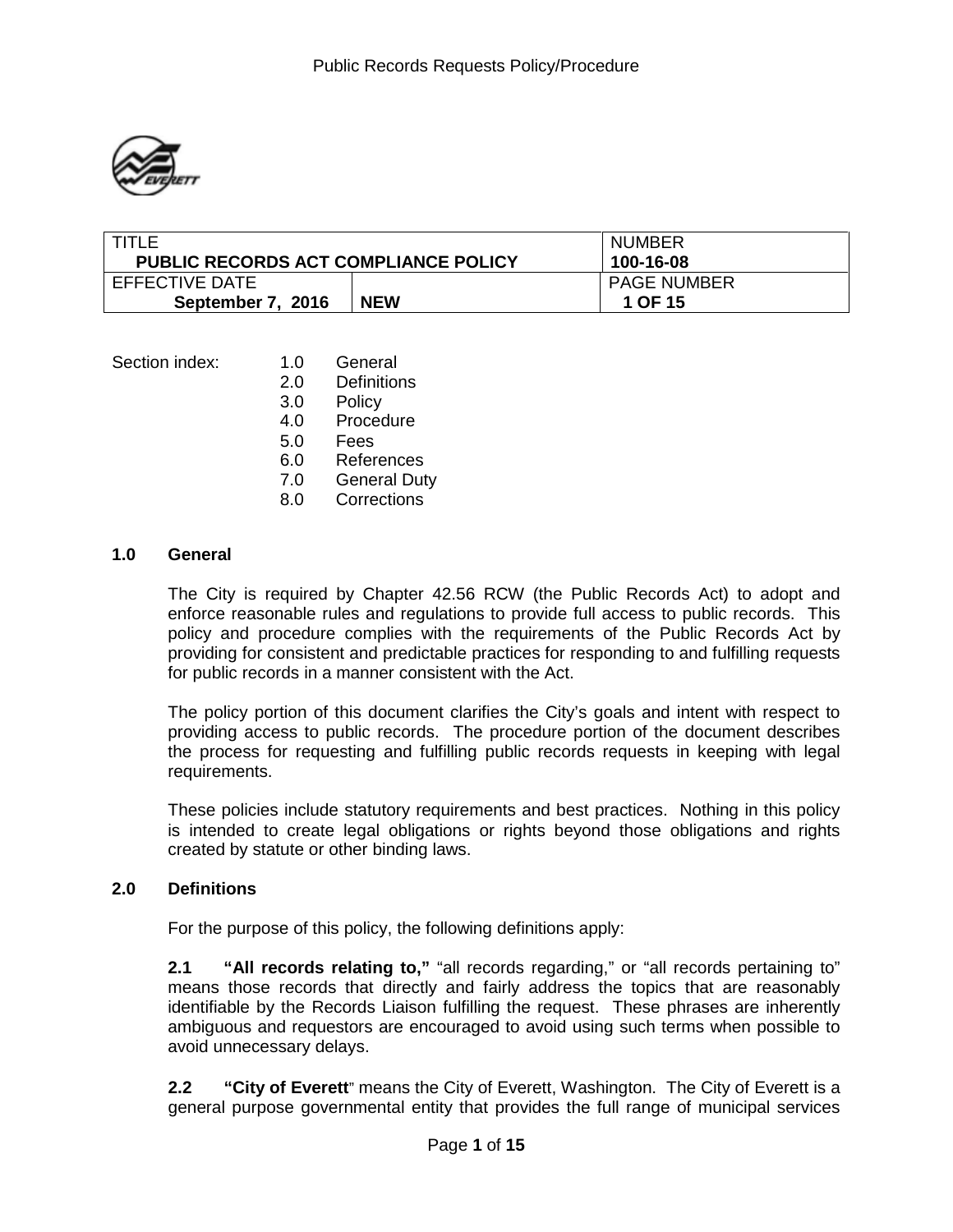allowed by statute or charter. These services include police, fire, emergency medical, street maintenance, planning and zoning, libraries, parks and recreation, and general administrative services. In addition to its general government services, the City operates five enterprises: water and sewer utility, solid waste (recycling) utility, two golf courses, a transit system, and a parking garage.

**2.3 "Court records request**" means any request for Everett Municipal Court records. Everett Municipal Court records are exempt from the Public Records Act and are subject to release directly through the Everett Municipal Court under General Rule 31.1.

**2.4 "Exempt record"** means records or portions of records that are exempt from public disclosure. Exemptions include those identified in the Public Records Act or in other statutes incorporated by RCW 42.56.070. Exemption from disclosure of a portion of a record does not automatically exempt the remainder of the record from disclosure. Exempt portions of records may be subject to redaction.

**2.5 "Public record"** means any writing containing information relating to the conduct of government or the performance of any governmental or proprietary function prepared, owned, used, or retained by any state or local agency regardless of physical form or characteristics. Electronic data, including email, that meet this definition shall be considered a public record. Records created or received by employees using non-city devices only meet the definition of public record if the employee was acting within the scope of employment when the record was created or received.

**2.6 "Public records request"** means a request made to the City of Everett pursuant to the Public Records Act for disclosure of public records. Requests for public records made pursuant to other statutory rights of access to public records shall not be considered "public records requests" but may be otherwise handled under this policy.

**2.7 "Public Records Liaison" and "Records Liaison"** means the person or persons designated by a department director or designee to accept, track by log, and arrange for fulfillment of requests for disclosure of public records within a City department.

**2.8 "Public Records Officer"** means the City Clerk or designee.

**2.9 "Record holder"** means the department or particular staff person in custody of a primary record.

**2.10 "Requestor"** means the individual making the request for public records by submitting an official public records request.

# **3.0 Policy**

### **3.1 General**

Public records maintained by the City of Everett are and remain the property of the City. It is the policy of the City of Everett to provide access to public records in accordance with the requirements of Chapter 42.56 RCW. Procedures governing access to public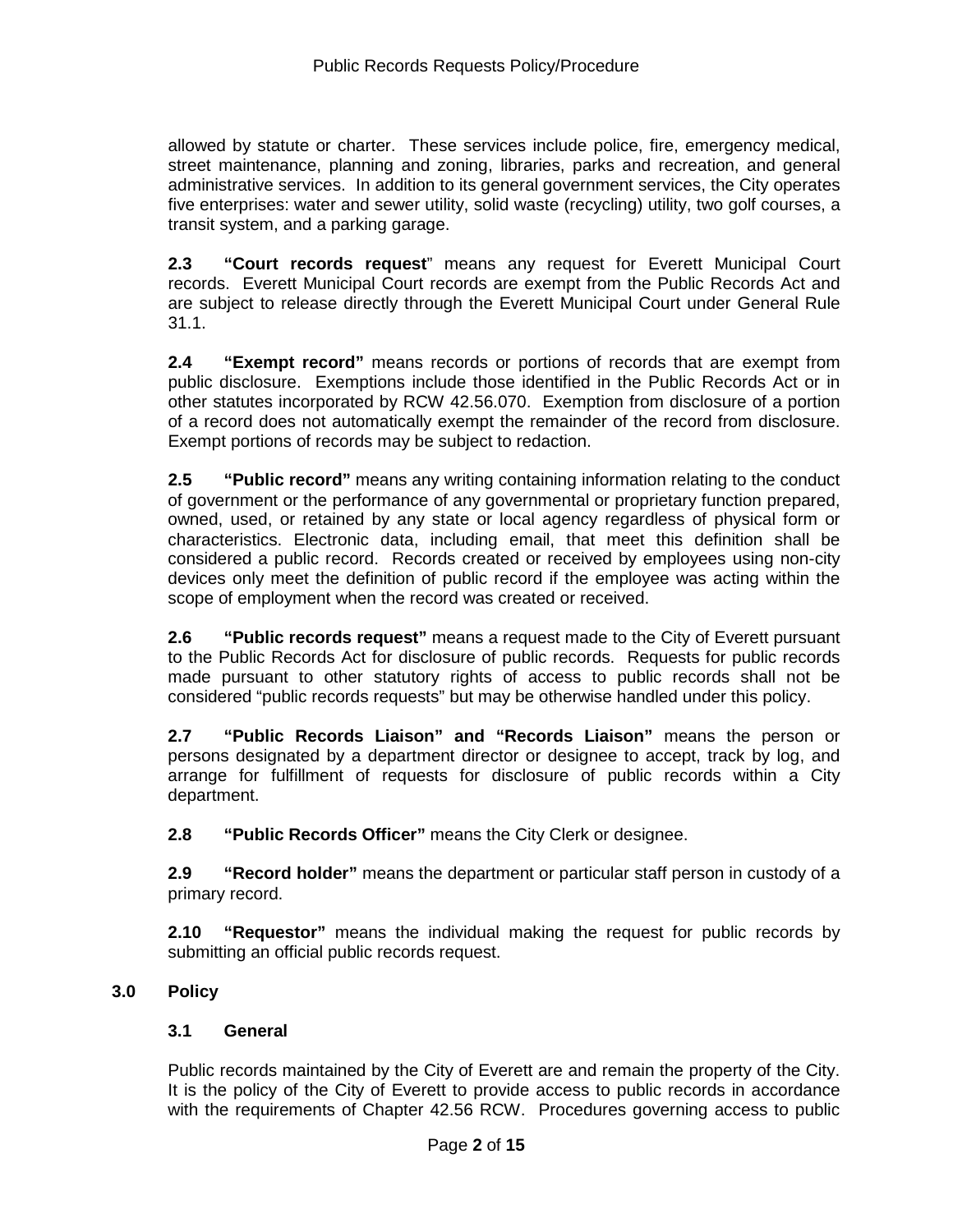records shall ensure access to public records without discrimination to requestors and shall provide appropriate safeguards for information exempted from or prohibited from disclosure by statute.

In order to fully assist the public in requesting public records, the City shall encourage the use of available electronic resources whenever possible for accessing, requesting, and fulfilling requests for public information, including use of email and provision of information on the City's website.

## **3.2 Public Records Officer**

The City Clerk shall serve as the Public Records Officer of the City of Everett. The City Clerk may appoint a designee to fulfill the responsibilities of the Public Records Officer.

The Public Records Officer shall oversee compliance with the Public Records Act throughout the City by serving as a point of contact for City staff and members of the public seeking access to public records; however, not every request must be addressed to the Public Records Officer, nor is it intended that every request be reviewed by the Public Records Officer prior to fulfillment. In the interest of providing effective access to public records, the Public Records Officer may refer parties requesting public records to a department Records Liaison as appropriate.

The Public Records Officer shall maintain a list of department Records Liaisons who are designated to accept and fulfill requests for disclosure of public records on a regular basis, and shall provide advice and instruction to Records Liaisons and other staff members regarding fulfillment of such requests.

The Public Records Officer shall distribute updates on laws, legal precedents, and policy changes affecting fulfillment of records requests, as appropriate, and shall approve all forms for requesting and responding to requests of public records.

### **3.3 Public Records Liaisons**

There shall be a network of Records Liaisons with representatives in every department of the City to assist the public in obtaining access to public records. Each department director shall designate at least one Records Liaison and one backup Records Liaison. Each department will inform the Public Records Officer of all Records Liaisons and designated backups.

Under the oversight of the Public Records Officer, Records Liaisons may accept requests for public records in the possession of their respective departments and may respond to requestors in accordance with the requirements of state statutes and this policy and procedure.

In consultation with the Public Records Officer, Record Liaisons may communicate directly with requestors, forward requests to other City employees as necessary, compile requested records, arrange for the supervised public inspection and copying of requested records, maintain files and logs of official requests fulfilled by the department, and provide periodic statistical reporting of disclosure activity to the Public Records Officer.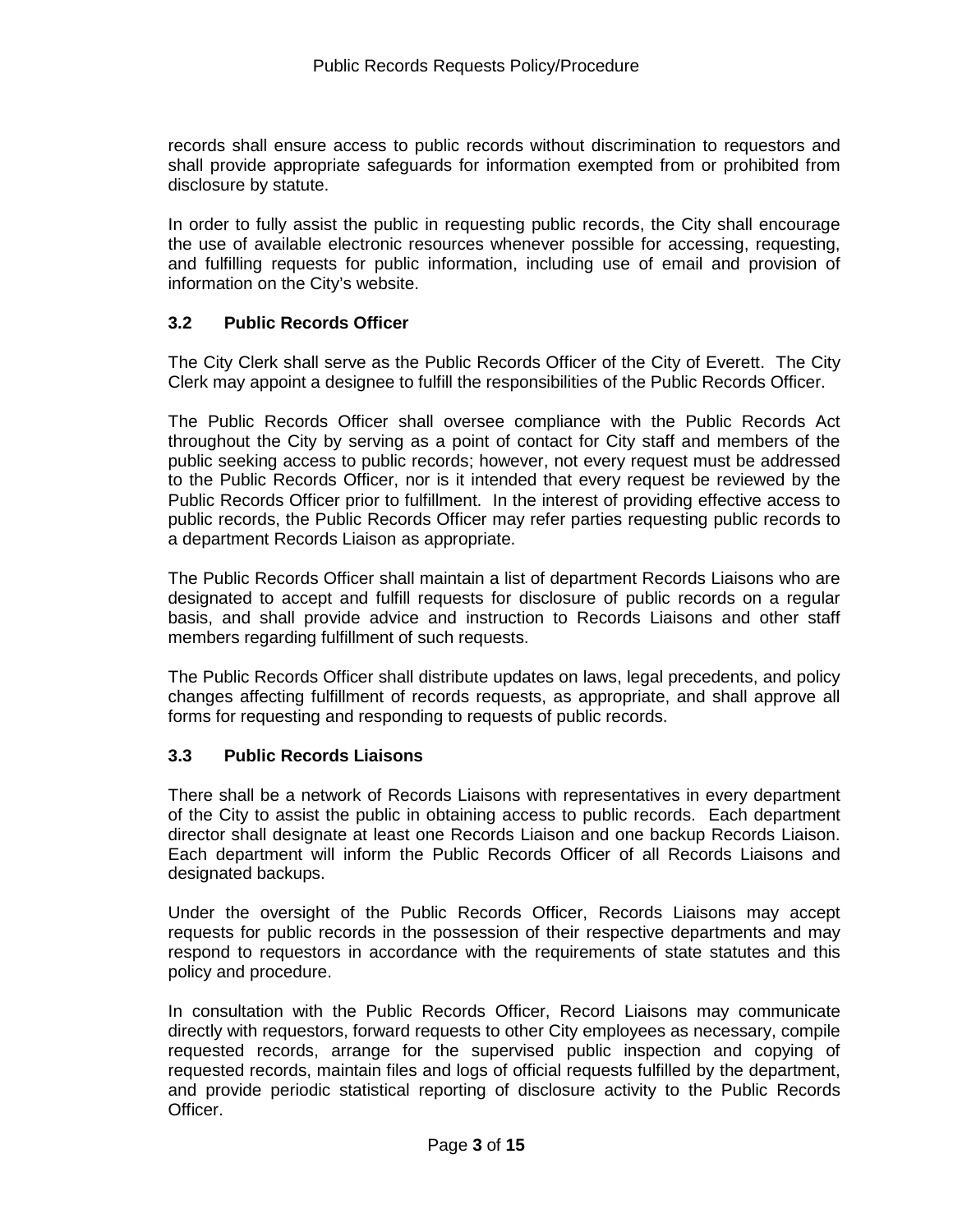## **3.4 Police Records**

The Police Department is responsible for the coordination, tracking, and fulfillment of requests for police records. The Public Records Officer will serve as an advisor to the Police Records Liaisons, but will not provide oversight of the fulfillment process.

### **3.5 Public Records Requests**

Requests for public records should be made in writing. The City shall provide an official form for submission of public records requests. Forms for the purpose of requesting public records shall be approved by the Public Records Officer for general use by City staff. These forms shall not be edited for distribution without the approval of the Public Records Officer. As needed, the Public Records Officer may approve alternate request forms that are specialized for request of records with unique statutory considerations, such as law enforcement records.

Acceptance of requests by means other than on official forms approved by the Public Records Officer shall be in accordance with the procedures outlined in this policy and procedure.

## **3.6 City Response**

Staff shall respond promptly to requests for public records in accordance with the requirements of RCW 42.56.520 and this policy and procedure. **The deadline for initial response to the records request is five (5) business days after receipt of the request.** Business days do not include weekends and City holidays.

Initial and final responses from staff to official requests for public records shall be made in writing and may be by fax, letter, notation on a request form, or email. Staff may ask for clarification of a request in order to properly identify the records being requested. Clarification of requests may be obtained in writing or verbally.

All requests for public records shall be afforded the same treatment and consideration, without distinction among persons, and without regard to the intent of the request.

To reduce proliferation of paper copies and in the interest of efficiently and expeditiously responding to requests for disclosure of public records, the Public Records Officer and Records Liaisons are encouraged to use electronic means to respond to, fulfill, and track public records requests.

This policy shall not obligate staff to create electronic or other records, or to convert electronic records into a format or medium in which the records are not already maintained. When asked by a requestor to convert an electronic record into a different format, staff is encouraged to do so when reasonable and technologically feasible, provided such conversion is not unduly burdensome and does not interfere with other essential City functions. Requestors may request paper copies of electronic records subject to applicable copying charges adopted by the City.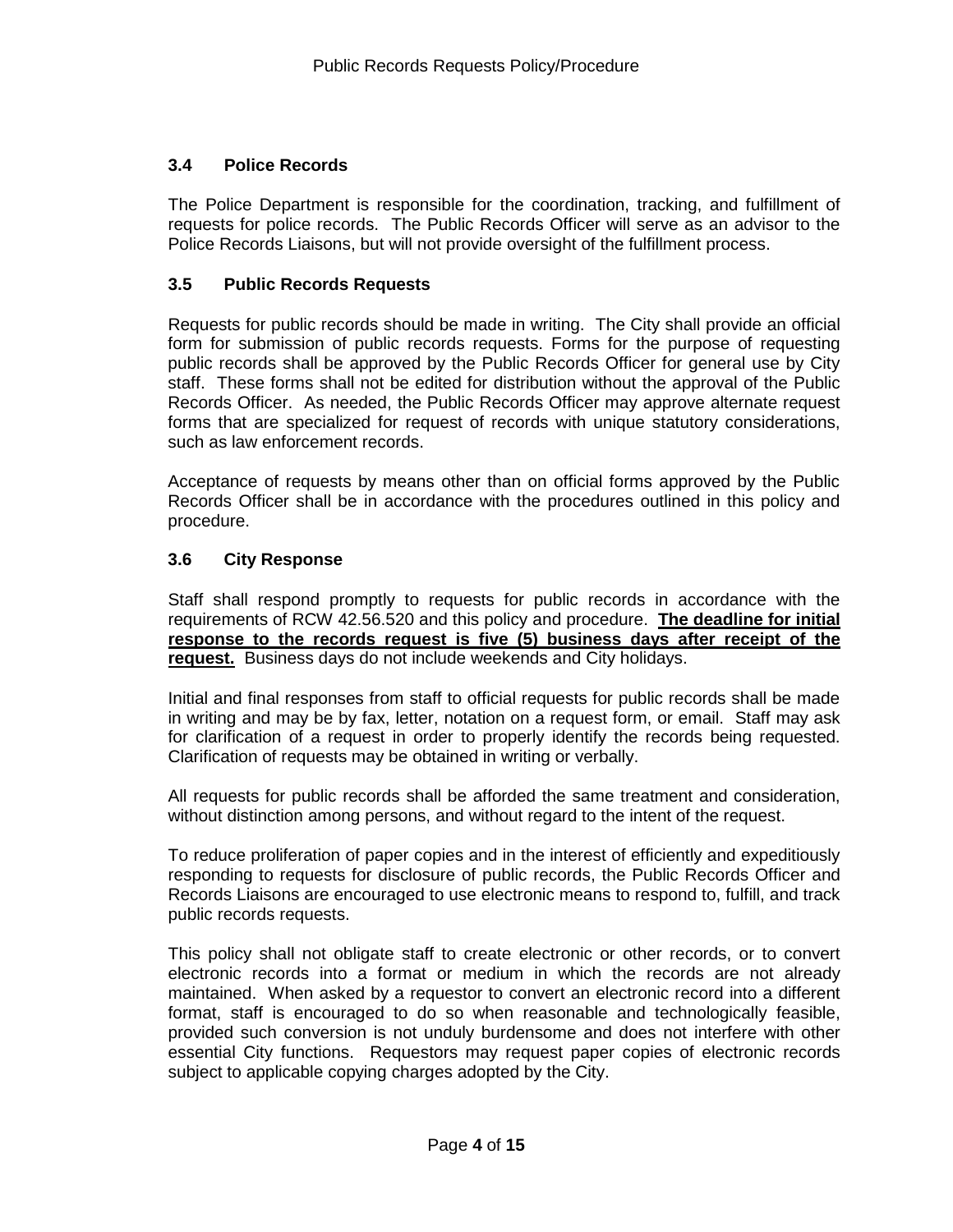Responses to requests of public records, including responses by email, become public records in their own right, subject to the provisions of the Public Records Act and the retention requirements of the Office of the Secretary of State, and shall be maintained accordingly.

# **3.7 Exemption**

The Public Records Act and other statutes exempt or prohibit disclosure of certain public records. It is the policy of the City of Everett to provide prompt and helpful access to all public records in the City's custody that State statutes do not exempt or prohibit from disclosure. Requested records may only be withheld or redacted consistent with statutory requirements, which shall be documented for the requestor in accordance with the requirements of RCW 42.56.210.

Some public records may contain specific content that is exempt from disclosure. The presence of exempt information does not necessarily exempt an entire record from disclosure. Exempt portions of an otherwise disclosable record shall be redacted prior to inspection or copying and such redactions shall be documented. The requestor shall be notified of the redaction in accordance with the requirements of RCW 42.56.210.

The following are summaries of common exemptions relied upon by the City. Note, the City reserves the right to assert any exemptions permitted by law when the City determines non-disclosure serves the public interest and is not limited to the exemptions listed below:

- **3.7.1** Records that are protected by trade secrets law (RCW 19.108);
- **3.7.2** Valuable formulae, designs, drawings, computer source code or object code, and research data obtained by the City within five years of the request for disclosure when disclosure would produce private gain and public loss (RCW 42.56.270 (1);
- **3.7.3** Personal information in files maintained for council members and City employees to the extent that disclosure would violate their right to privacy, including but not limited to addresses, phone numbers, Social Security numbers, driver license numbers, voluntary deductions, marriage status, information about dependents, and any garnishment deductions (RCW 42.56.230(3) & .250(3));
- **3.7.4** Preliminary drafts, recommendations, and intra-agency memoranda in which opinions are expressed or policies formulated or recommended, except that a specific record shall not be exempt when publicly cited by the City in connection with any City action (RCW 42.56.280);
- **3.7.5** All applications for public employment, including the names of applicants, resumes, and other related materials submitted with respect to an applicant (RCW 42.56.250(1));
- **3.7.6** Records in investigative files, including police and code enforcement investigations, to the extent that nondisclosure is essential for effective law enforcement or for the protection of any person's right to privacy (RCW 42.56.240(1));
- **3.7.7** Identifying information for victims or witnesses of crimes under certain circumstances (RCW 42.56.240(2) & (5));
- **3.7.8** Records created in anticipation of litigation (RCW 42.56.290); or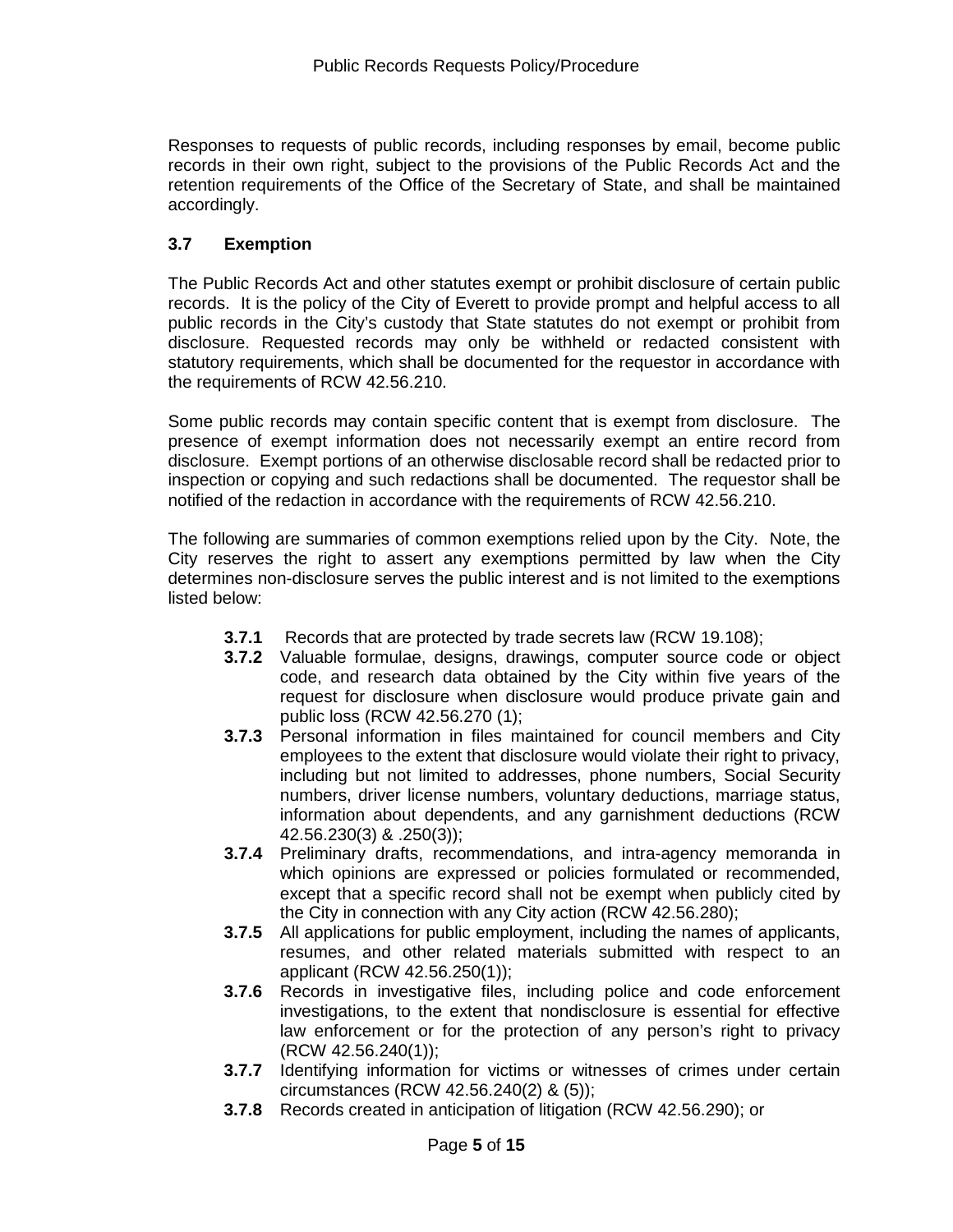**3.7.9** Records reflecting communications between attorneys and City employees where legal advice is sought or received (RCW 5.60.060(2)).

### **3.8 Broad Requests and Installments**

When a request is received that appears to be broad in nature, staff shall request clarification from the requestor to ensure that the appropriate records are identified. Clarification shall focus on information needed to identify responsive records. Any information provided about the purpose of the request shall not be used as a basis for denying the request.

When appropriate, as part of the clarification process, staff may work with the requestor to find ways to narrow the request. When a requestor agrees to narrow a request, nothing prevents the requestor from later expanding the request back to its original scope.

Large or complex requests may be fulfilled through an installment process as described in this policy and procedure. When installments are provided and are not claimed or inspected, the City may postpone compilation of subsequent installments or treat the request as abandoned and closed. In such cases, staff shall consult with the Public Records Officer before postponing compilation of an installment.

### **4.0 Procedure**

### **4.1 Applicability**

This policy and procedure shall apply to all employees of the City of Everett, the Everett Elected Officials, and all advisory boards and commissions of the City of Everett. This policy and procedure does not apply to responses to legal discovery requests governed by State or Federal Rules of Civil Procedure.

## **4.2 Public Records Officer**

The Public Records Officer shall oversee the City's compliance with the Public Records Act and shall serve as primary point of contact for public records access. The Public Records Officer shall have the following responsibilities:

- Oversee compliance with disclosure laws;
- Serve as primary point of contact for the public for access to public records;
- Serve as a single point of contact to coordinate the City's response when a request involves multiple record holders, is broad in scope, or is otherwise complicated to fulfill;
- Direct the public to appropriate Records Liaisons in possession of particular records;
- Serve as a resource to staff on topics related to disclosure of public records;
- Maintain a list of department Records Liaisons;
- Consult with Records Liaisons and other staff about fulfillment of records requests;
- Approve forms for use in processing records requests;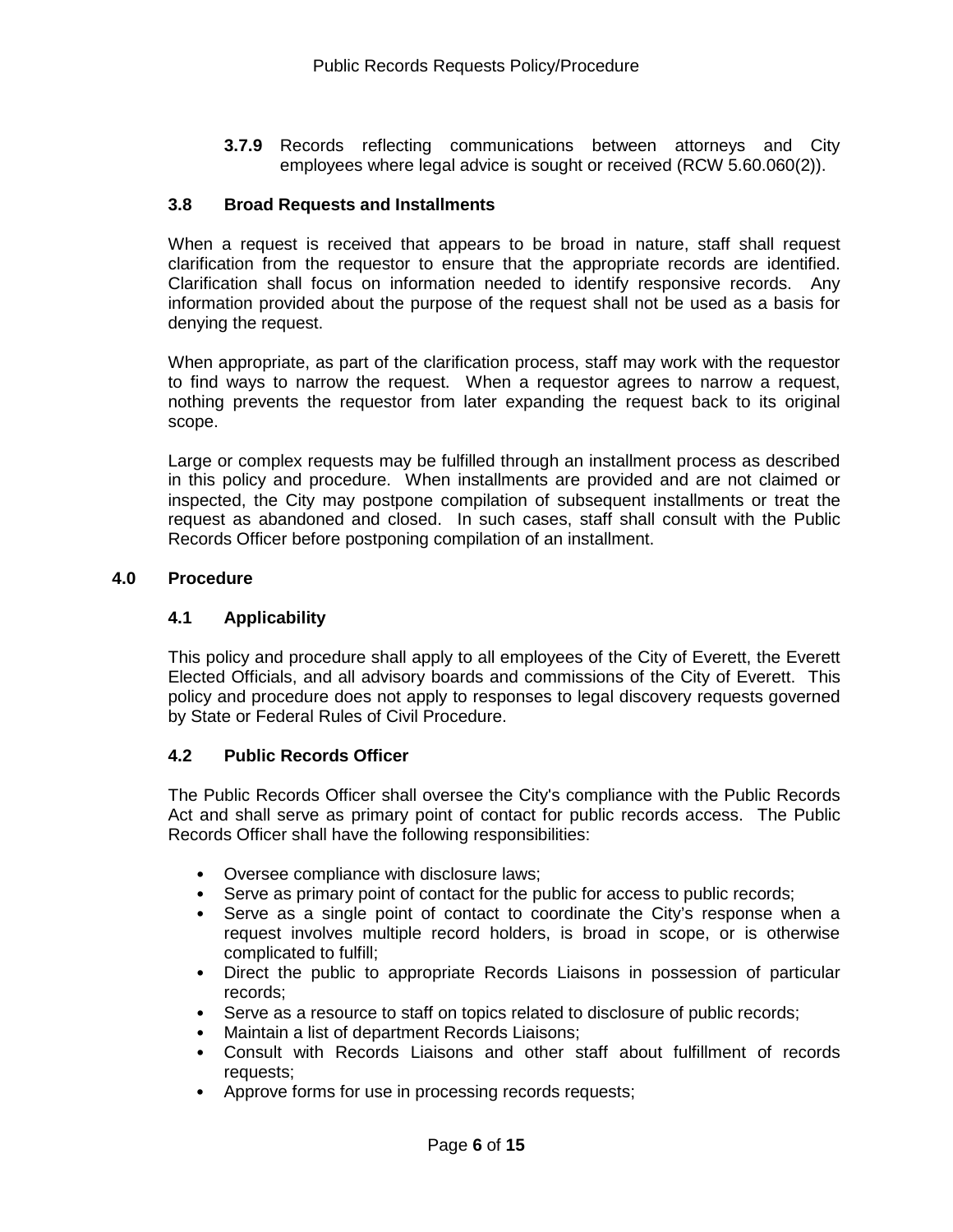- Disseminate legal updates and policy changes affecting records requests;
- Collect and analyze relevant information related to the City's performance of public records disclosure; and
- Maintain the City of Everett Public Records webpage.

Current names and contact information for all Records Liaisons and backups shall be provided by City departments to the Public Records Officer.

### **4.3 Form of Request**

It is recommended that public records requests be made in writing using the City's approved submittal form. Requests shall include, at a minimum, the following information:

- An indication that the request is being made for access to a public record pursuant to the Public Records Act;
- The requestor's name, address, and convenient means of contact such as email address, phone number, fax, etc.;
- The date of the request;
- A description of the records requested sufficient to identify the records;
- Whether the requestor wants to inspect records or wants copies.

When paper copies are requested, the requestor should indicate if they wish to be contacted by the City if copy costs will exceed twenty dollars (\$20.00).

Written requests submitted by mail, email, fax, personal delivery, or other means should include a completed request form. When a written request is received that does not include a completed request form or the information listed above, staff may ask the requestor to complete and submit a form to obtain information needed to identify records or respond effectively. In cases where a requestor refuses to submit a request form, staff shall transcribe the request for the requestor, ask the requestor to verify in writing that it correctly memorializes the request, and consult with the Public Records Officer to ensure an appropriate response.

### **Receipt by Staff**

Records requests may be accepted by any department staff person under the general direction of the Public Records Officer. Such requests shall be receipt stamped or dated on the face of the request and forwarded to the Public Records Officer by electronic means. If the staff person does not have the immediate capability to forward the request to the Public Records Officer, the staff member shall inform and provide the supervisor or Records Liaison with the request for immediate transmittal to the Public Records Officer.

Until the Public Records Officer provides confirmation, the request is the responsibility of the department supervisor or Records Liaison.

### **Unnoticed Requests**

It is the requestor's obligation to provide the City with fair notice that a Public Records Act request has been made. When a requestor does not use an official request form, or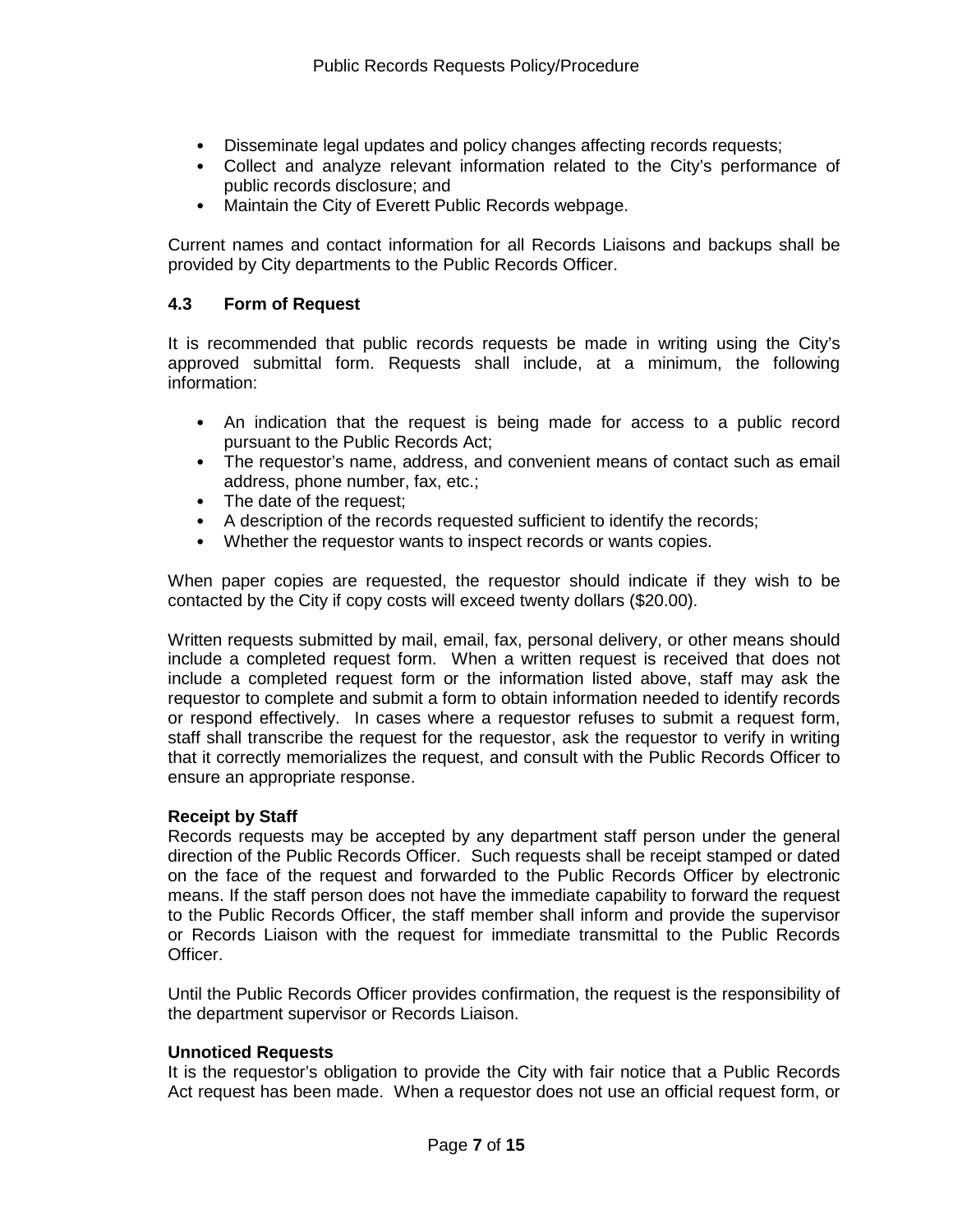makes a request to an employee who is not a Records Liaison or the Public Records Officer, or includes a request as part of other documents provided to the City for reasons other than making a Public Records Act request, the requestor may not be providing fair notice to the City. To ensure fair notice is provided, requestors are encouraged to use official forms, make the request through the Clerk's office, and/or take other steps to clearly identify their request. For example, when a request is submitted with other documents not related to disclosure of public records, it shall be the responsibility of the requestor to provide reasonable notice that a public records request is included. This notice may be in the form of an entry on a cover or transmittal sheet.

## **Lists of Individuals**

Requests for public records that include lists of individuals require a signed certification by the requestor that such lists shall not be used for commercial purposes. A certification provision is included on the City's official records request form. The Public Records Officer may do research to confirm that the request is not for commercial purposes.

## **4.4 Personnel and Employment Records**

All personnel and employment records must be reviewed by the Human Resources Department prior to release.

### **4.5 Police Records**

The Public Records Officer shall transfer all requests for police records received by the City Clerk's Office or other City departments to the Police Department and document the transfer. The Public Records Officer will also provide the requestor with information confirming the transfer and contact information. The Public Records Officer will log all transferred requests with notation and date of transfer.

Once transferred, coordination, tracking, and fulfillment of the request becomes the responsibility of the Police Department and no further oversight or action will be required of the Public Records Officer. The Police Department shall maintain files and tracking logs for all Police requests as required by this policy and procedure. Requests that encompass both Police Department records and records in other departments shall be treated as separate requests.

### **4.6 Municipal Court Records**

Although not covered under the Public Records Act or under this policy and procedure, any public records request received by Everett Municipal Court for other City department records shall be forwarded to the Public Records Officer immediately upon receipt.

### **4.7 Five (5) Day Response**

The five-day (5) response period begins on the business day immediately following receipt of the request. Business days do not include weekends or City holidays.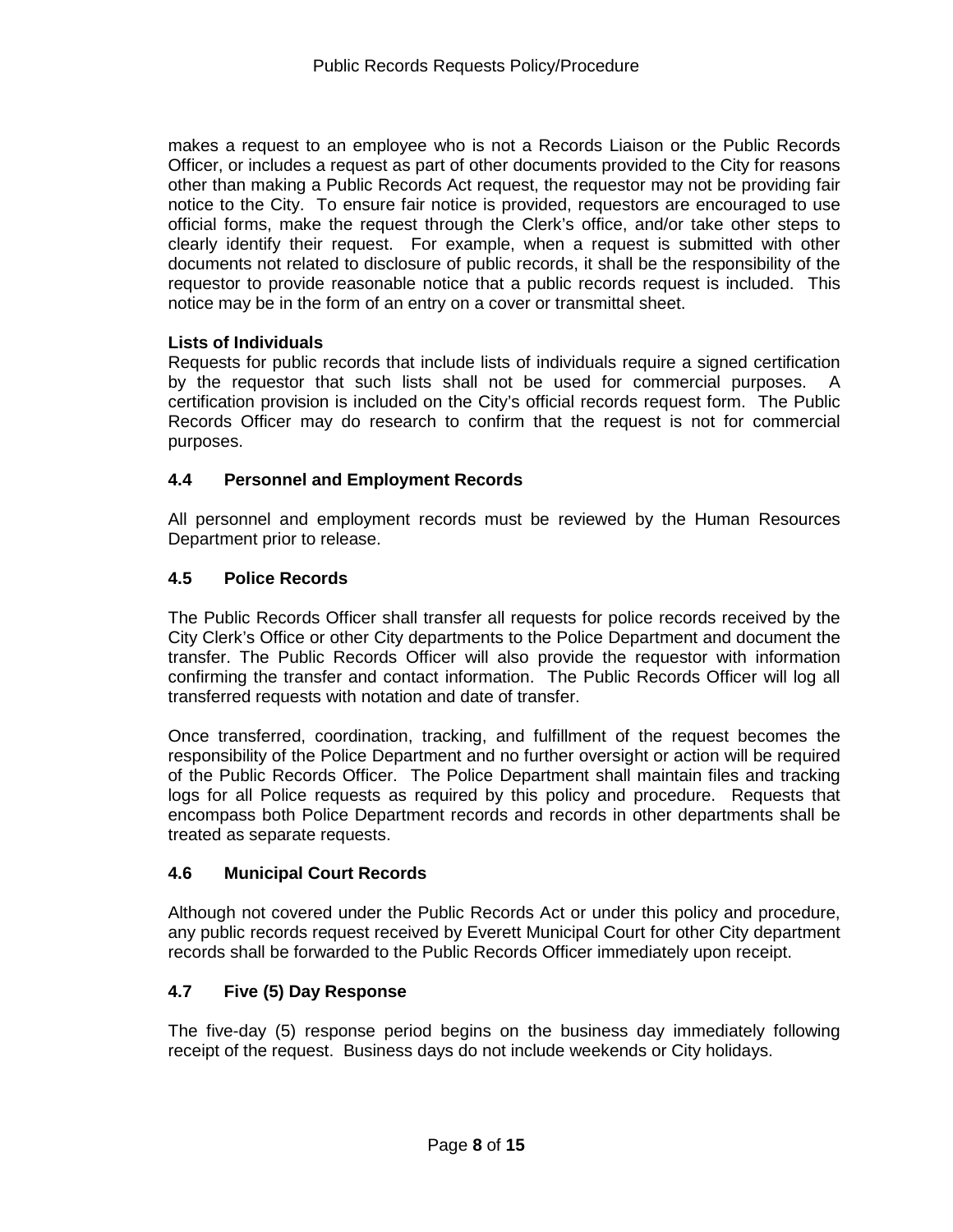The initial response to the requestor will be made within five (5) business days of receipt of a request, shall acknowledge receipt of the request, and may take one of the following forms:

- When possible, the initial response may include the requested records.
- If the records requested are available via the City website, staff may provide a direct link to the requestor to the online documents. This option should not be used if the requestor has requested a hard copy of the document, unless the requestor expressly agrees to accept the link in lieu of a different format. Appropriate care shall be taken to ensure that this option is not mistaken as a refusal to provide the requested record in paper or other approved format.
- An initial response may ask for clarification or refinement of the request if needed to identify the record requested.
- An initial response may indicate that the City does not have records responsive to the request.
- If the City does not have records responsive to the request, the initial response may direct the requestor to another agency believed to have the records requested.
- If the initial response does not include copies of the requested records, the City shall provide a reasonable estimate of when the request can be fulfilled. When providing a reasonable estimate of time required to fulfill a public records request, the Records Liaison may take into account the time required to refine or clarify a request, locate or retrieve requested records, redact or withhold exempt records and create associated documentation, consult with appropriate staff regarding potential exemptions, and notify third parties or other agencies of requests for information of a sensitive nature consistent with the provisions of RCW 42.56.540.
- An initial response may propose fulfilling large or complicated requests on an installment basis and provide an estimated time frame for preparation of the first installment.
- An initial response may be a written denial of the request based on exemptions under Washington State Law.

**Records Liaisons must respond to the Public Records Officer within two (2) business days** as to whether the records can be provided within five (5) business days or provide an estimated date for fulfillment if to exceed five (5) business days.

Records liaisons shall advise department record holders of the five-day response deadline when forwarding records requests and consult with record holders when estimating the fulfillment date.

### **4.8 Locating Responsive Records**

Staff shall make a reasonable effort to identify and locate any and all responsive records. When identifying records, the Records Liaison or Public Records Officer may ask the requestor for clarification or refinement of the request. Such clarifications may be verbal or in writing. In the case of verbal clarification, staff involved in the conversation shall document the clarification in writing and include the information in the request file. Staff shall not conclude that a request is overly broad or does not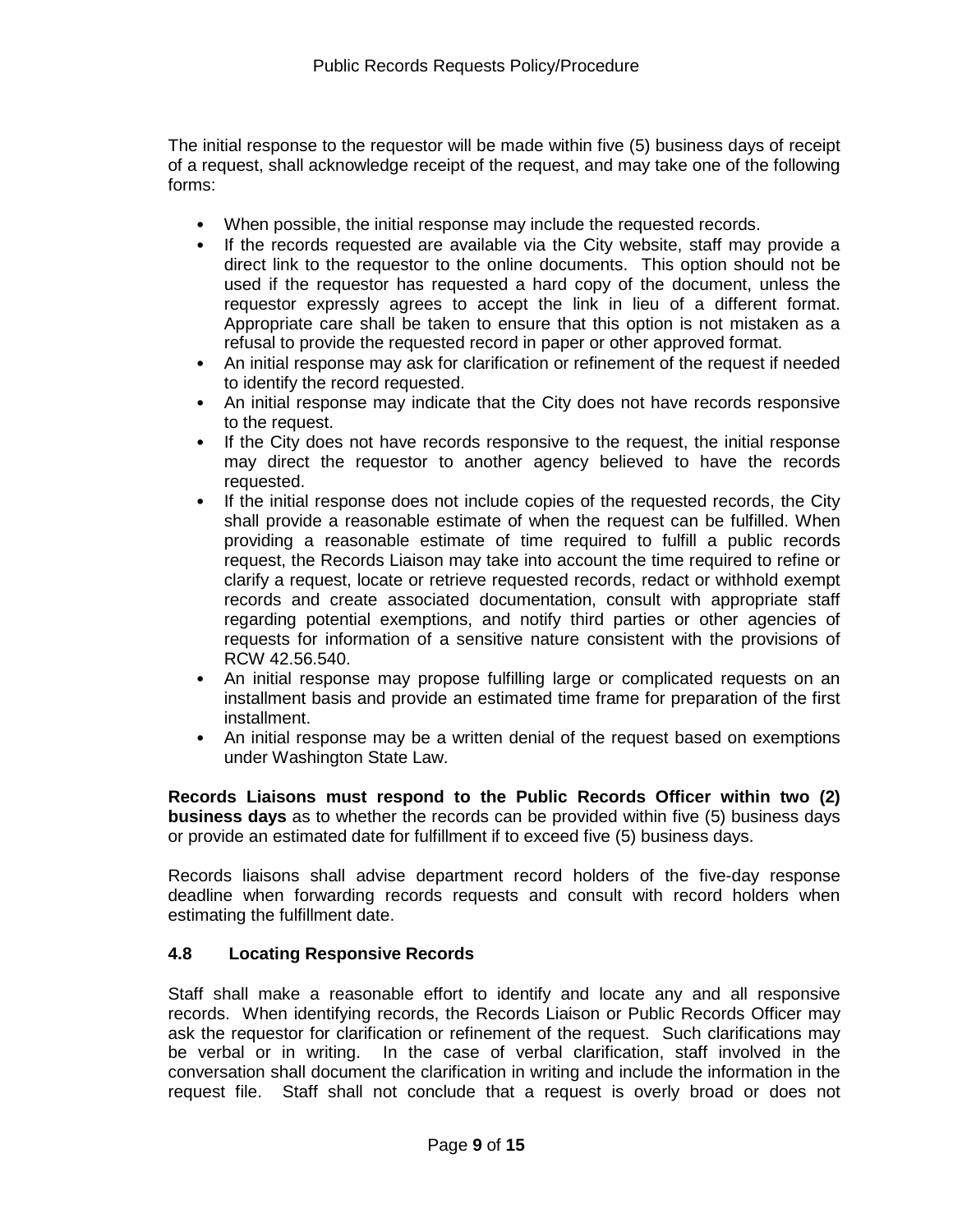adequately identify the records requested without attempting to obtain clarification from the requestor.

Records Liaisons and staff are not required to create new records in response to a request for public records, but shall when deemed feasible, tailor existing informational databases or indexes to provide a report responsive to a request that otherwise would not be produced in the normal course of business. The determination of the feasibility of creating such reports shall take into account the ability to redact or withhold exempt information. When the production of a tailored report requires additional resources such as customized programming or fact-specific analysis, or would otherwise interfere with other essential functions, the City is not required to produce such tailored reports but should instead consult with the requestor.

The City is only required to provide records that exist at the time a request is made. The City cannot fulfill "standing" requests or requests for records that may be created at a future date.

Fulfillment of requests shall be processed in the order that provides the timeliest response. Requests may be fulfilled in the order of receipt as long as easily fulfilled requests are not postponed behind larger or more complicated requests strictly because they were received later.

### **4.9 Immediate Provision or Inspection of Records "Over the Counter"**

Staff may respond immediately to verbal requests for records without the need for completion of a written request, entry into a request log, or a written response by the City when all of the following conditions exist:

- The records requested are easily accessible to staff ;
- The requested records do not contain lists of individuals;
- The requestor is seeking only inspection of records and no copies are provided by the City;
- Staff can fulfill the request without referring it to Records Liaisons or the Public Records Officer; and
- The request is not for records that are subject to withholding or redaction due to disclosure exemptions or confidentiality considerations.

When a request is received in writing and the requested records are provided to the requestor in person at the time of the request, a separate written response by staff is not required. In such cases, a notation shall be made on or attached to the request listing the records produced, the number of copies made, the fees charged, if any, the name of the staff person providing the record, and the date of fulfillment.

### **4.10 Internal Review Prior to Public Inspection**

### **Questions of Exemption**

Record holders and/or departments are responsible for identifying potential exempt records or records that contain potentially exempt information. When doubt arises as to whether records or portions of records subject to a request are exempt from disclosure,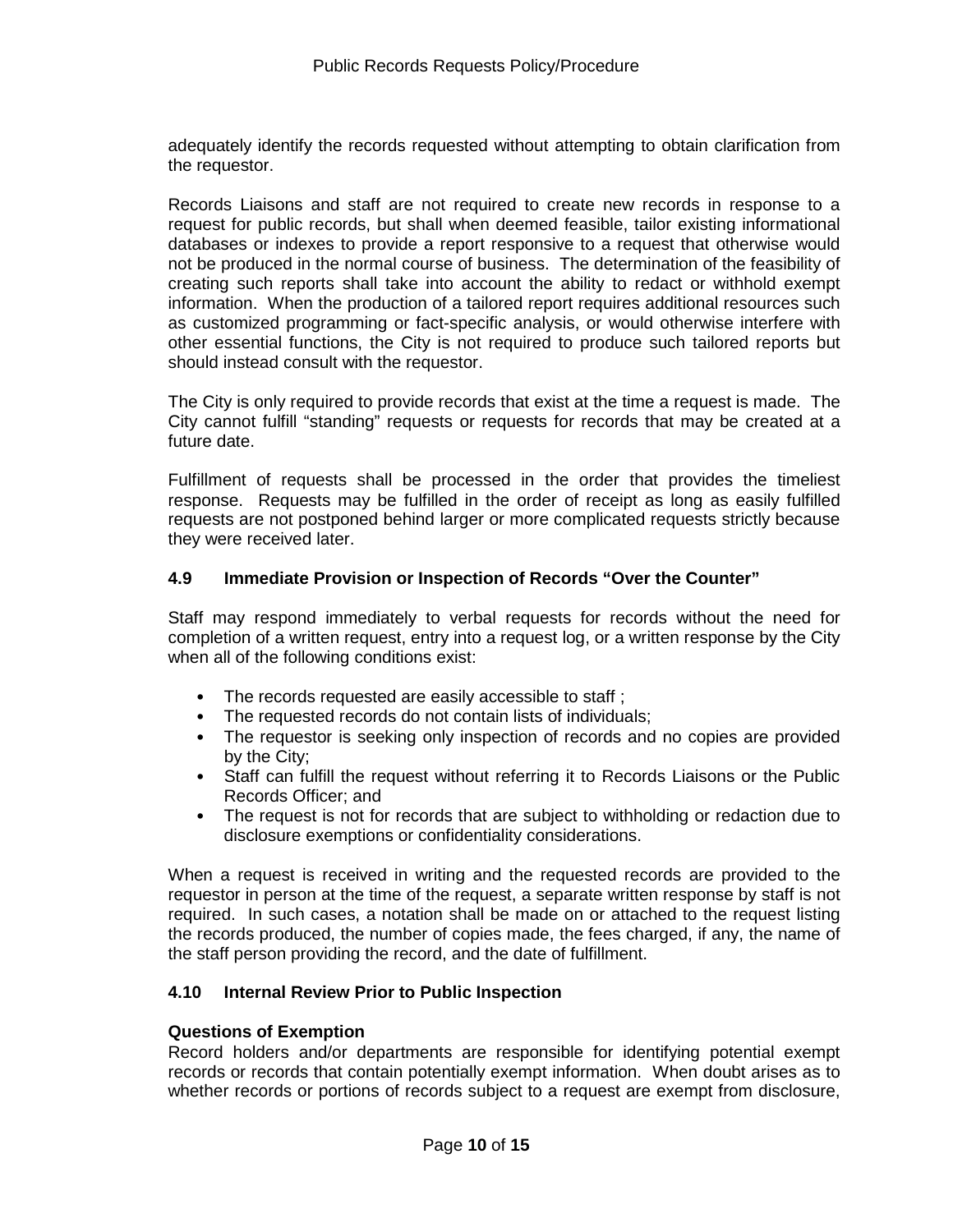the Records Liaison shall consult the Public Records Officer and City Attorney, who may inspect the subject records before authorizing the disclosure. Records Liaisons or record holders will be responsible for redacting exempt information from departmental records.

## **Questions of Overly Broad Requests**

If staff isn't able to identify with confidence, the records sought by a requestor, or when a request appears to be overly broad and unsuccessful attempts have been made to obtain clarification from the requestor, staff shall consult with the Public Records Officer who shall review the request and provide direction to staff regarding its fulfillment. Staff may also consult with the City Attorney on such requests and shall do so in the absence of the Public Records Officer.

## **4.11 Forms of Response**

Final responses shall either include copies of the requested records or provide direction to the requestor to arrange for inspection of the records (if wanted by the requestor). When the City is not able to provide requested records within five (5) business days, the Public Records Officer shall provide a written updated estimate to the requestor at the earliest possible opportunity.

### **Inspection of Responsive Records**

Requestors may choose to inspect requested records prior to City staff making copies and should be encouraged to do so, especially when the volume of records is large. Inspection prior to copying may serve to narrow the scope of the request and can be useful for identifying and providing the appropriate responsive records to requestors. Requestors may make arrangements with the Public Records Officer to inspect records on City premises during normal business hours at a mutually convenient time. Staff shall make every effort to accommodate reasonable requests for appointment times while ensuring the security of public records during inspection.

The Records Liaison fulfilling the request shall provide for the security of records during inspection, which shall be supervised by City staff as deemed appropriate. Requestors shall return all records inspected to the Records Liaison in the condition and order they were provided. Records shall not be altered in any way, rearranged, or removed from folders or removed from City premises during inspection. A requestor may flag selected pages for copying but shall not alter the original record.

The City reserves the right to make copies of records for inspection rather than provide the original records for inspection. The requestor will not be responsible for copy costs if the requestor only inspects records.

### **Electronic Copies**

Records available in electronic form that do not require redaction may be provided to a requestor in native format unless the requestor specifically asks that they be provided in paper or other form. When requested and deemed feasible, electronic records may be converted from one format to another provided such conversion is not unduly burdensome to staff.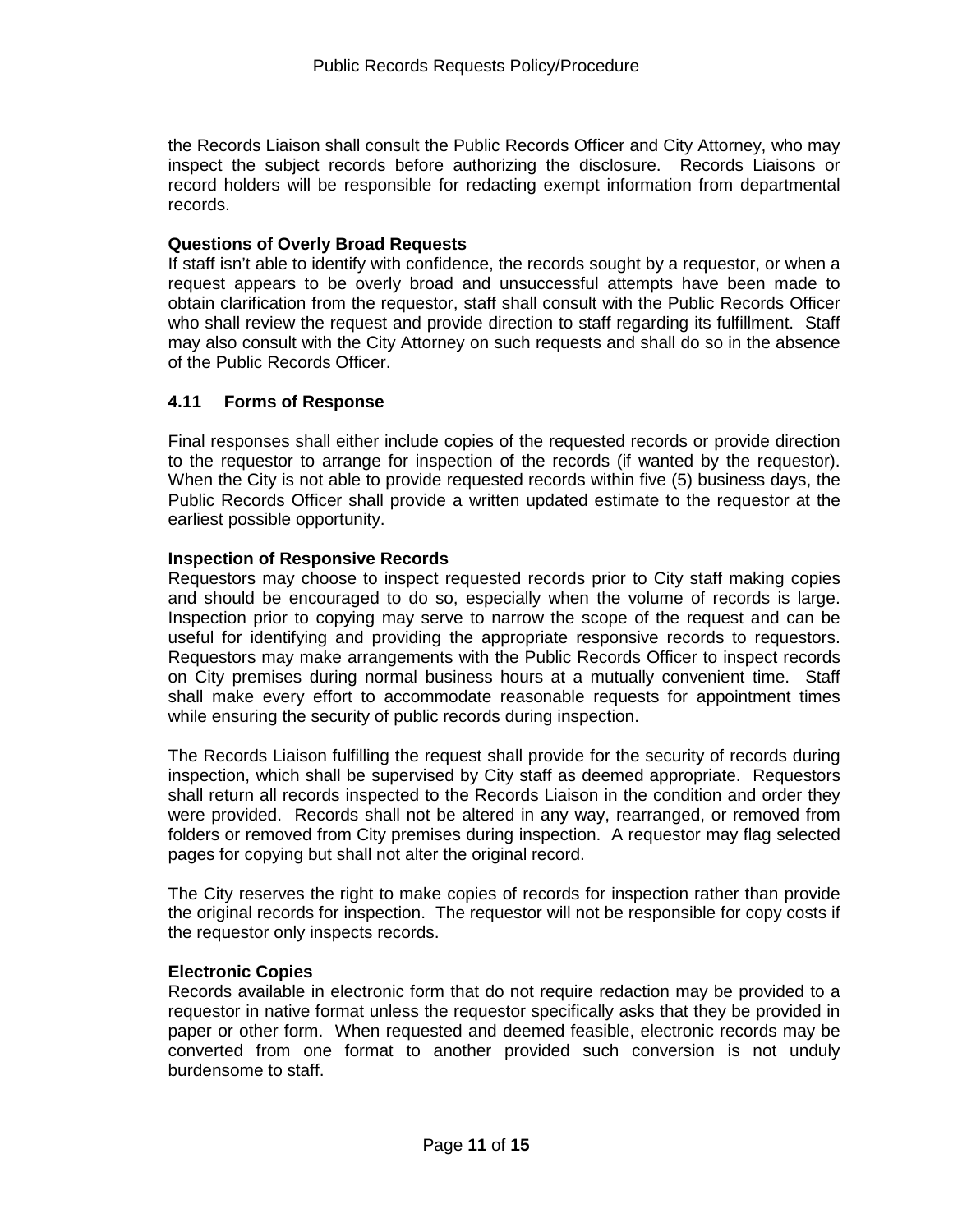### **Installments**

If appropriate, records requests may be fulfilled in partial installments to provide the fullest assistance to requestors. Installments are subject to the same deadlines for claiming and inspecting records described in this section. **If an installment is not claimed, or if arrangements for inspection of an installment are not made prior to 30 calendar days from notification of availability, the City may discontinue compiling subsequent installments of the same disclosure request.** The Public Records Officer may attempt to contact the requestor prior to deeming an installment request abandoned, but is not required to make such contact when a requestor has been previously warned of this consequence.

### **Requestor Responsibility**

Requestors shall arrange to inspect records or claim copies of requested records within 30 calendar days following notification by the City that responsive records are available<br>for inspection or copying. The 30 calendar days begins on the business day The 30 calendar days begins on the business day immediately following the City's notice that the records are available and includes weekends and City holidays. The Public Records Officer may extend this time period as appropriate to ensure fullest assistance to requestors. Requestors must respond to requests for clarification within 30 calendar days of being contacted or a request will be deemed abandoned and closed.

#### **If a requestor fails to claim or arrange for inspection of requested records after the expiration of the 30 calendar days, the request shall be deemed abandoned and closed.**

Prior to closing the request, the Public Records Officer may attempt to confirm whether the requestor still wants the requested records, but is not required to do so.

### **Multiple Requests by Same Party**

When the same requestor simultaneously submits multiple, separate requests or makes one or more additional requests when previous requests are open, staff may queue the requests in the order in which they were received. Staff is not required to work on an additional request until the initial requests are completed and closed. Requestors are responsible for informing the Public Records Officer if they want to reprioritize the fulfillment of their requests.

### **4.12 Exemption from Disclosure**

### **Withholding or Redaction of Records**

Requested records may be subject to exemption from disclosure under the Public Records Act or other statutes. Exempt records shall be withheld or redacted, when necessary, consistent with statutory requirements and the withholding or redaction shall be documented for the requestor in accordance with the requirements of RCW 42.56.210 and this policy and procedure.

The presence of exempt content does not necessarily exempt an entire record from disclosure. Exempt portions of an otherwise disclosable record shall be redacted, when necessary, prior to inspection or copying.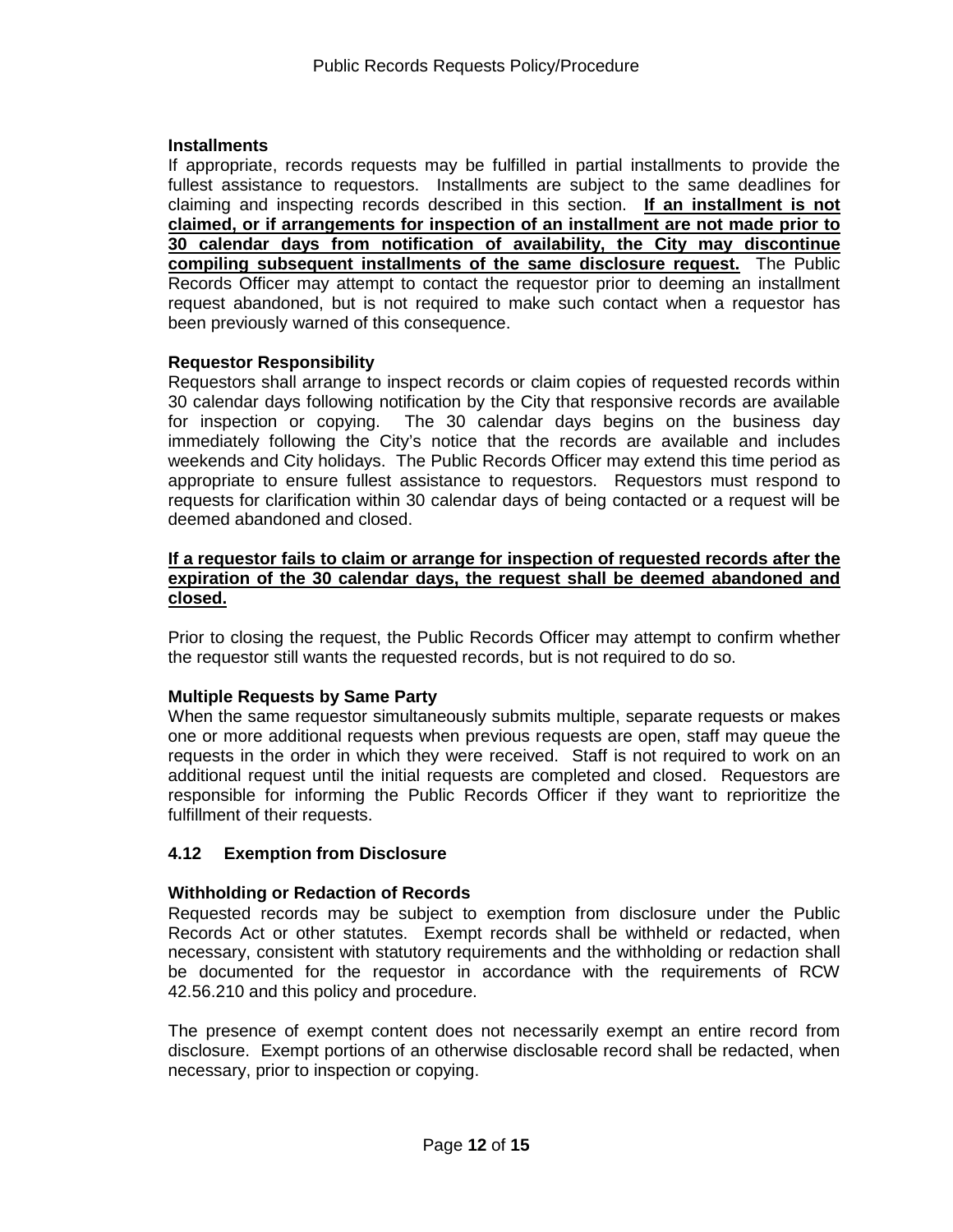Prior to withholding exempt records or redacting portions of records, the Records Liaison shall consult with the Public Records Officer and City Attorney. Departments may adopt standard procedures for withholding or redacting portions of commonly requested exempt records.

When requested records are redacted, the Records Liaison shall keep a copy of the redacted records for the request file. A listing only of the redacted records provided to the requestor is not sufficient in accordance with the provisions of the official Washington State records retention schedules.

### **Exemption Log**

When records are withheld or redacted, the requestor shall be informed in writing of the reason and be provided the statutory citation supporting the exemption. An exemption log shall be prepared for the requestor listing the information withheld and the statutory basis for each redaction or record withheld. Individual occurrences of the same redaction may be listed generally in the exemption log. For example, an exemption log need not list separately every occurrence of the redaction of an individual's social security number, but may list one time that the number has been redacted throughout the record.

### **Administrative Review of Denial**

A requestor may ask for review of a decision to withhold or redact exempt records by submitting a written petition to the Public Records Officer that includes a copy of or detailed description of the City's statement of withholding. The request for review and any relevant information shall be forwarded immediately to the City Attorney, who shall consider the petition and either reverse or affirm the denial within two days of the City's receipt of the petition. The City and the requestor may mutually agree to a longer period of time for consideration of a petition for review. If the withholding or redaction is affirmed, the decision shall be considered the City's final action for the purposes of judicial review. If the decision to withhold or redact is reversed, the Public Records Officer shall make the subject records available to the requestor for inspection in accordance with the provisions of this policy and procedure.

### **4.13 Requests Log and Retention**

### **Requests Log**

The Public Records Officer shall maintain a log of all requests and associated documents.

Records Liaisons shall maintain logs of public records requests received for their departments that shall include at a minimum:

- The request tracking number from the Public Records Officer;
- Name and convenient contact information for the requestor;
- Date of receipt:
- Due date of request;
- A brief description of the requested records;
- Search efforts performed to acquire records;
- Description of any clarifications of the request; and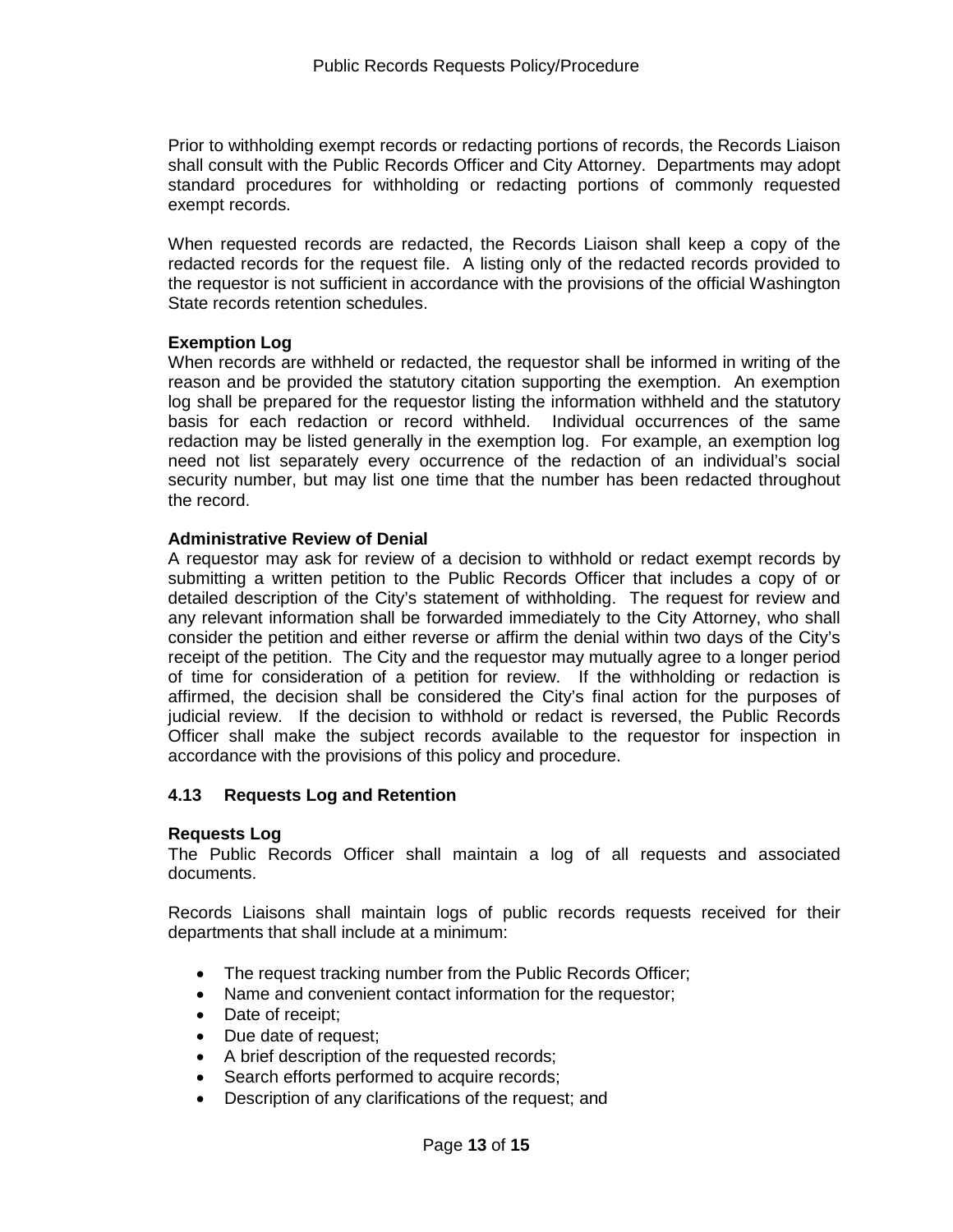• A dated notation of the closure of the request.

Requests logs are a public record subject to disclosure and retention in accordance with the requirements of the official Washington State records retention schedules and this policy and procedure. On a quarterly basis, Records Liaisons shall provide tracking reports to the Public Records Officer.

#### **Retention**

Public records requests and associated logs are considered a public record subject to disclosure and retention in accordance with the requirements of the Washington State Local Government Common Records Retention Schedule.

#### **5.0 Fees**

Fees for the provision of responsive records totaling more than ten (10) pages will be based on cost in accordance with RCW 42.56.120. A current fee schedule is available on the City's website and posted in the City Clerk's Office. The fee schedule will be maintained by the City Clerk and updated administratively as costs change.

There is no charge for inspection of records. Fees will be waived if a request is made by a state or local agency. Fees will be waived when the number of responsive records totals fewer than ten (10) pages of records or ten e-mails that do not contain attachments. Such costs will not be waived, however, when it appears that the request has been tailored to take advantage of this waiver. The City reserves the right to use an outside vendor for large-scale requests and odd-sized or larger color copies, and to charge the requestor for those costs.

Copy charges may be remitted by cash, check, money order, MasterCard, or Visa payment. The City Clerk's office shall provide for collection of copy fees if a department is not able to do so. A deposit of up to ten percent of the estimated total cost may be required for large requests before records are copied. When requested records are provided on an installment basis, fees shall be collected for copies prior to provision of the next installment. Failure to pay for an installment shall place compilation of subsequent installments on hold.

If payment arrangements are not made within 30 calendar days of notice that records are available, the entire request may be deemed abandoned and closed. A reasonable attempt shall be made by the Public Records Officer to contact the requestor prior to deeming a request abandoned and closed.

#### **6.0 References**

Chapter 42.56 RCW Chapter 40.14 RCW Chapter 82.12 RCW Chapter 44-14 WAC Chapter 434-615 WAC Washington State Local Government Common Records Retention Schedule